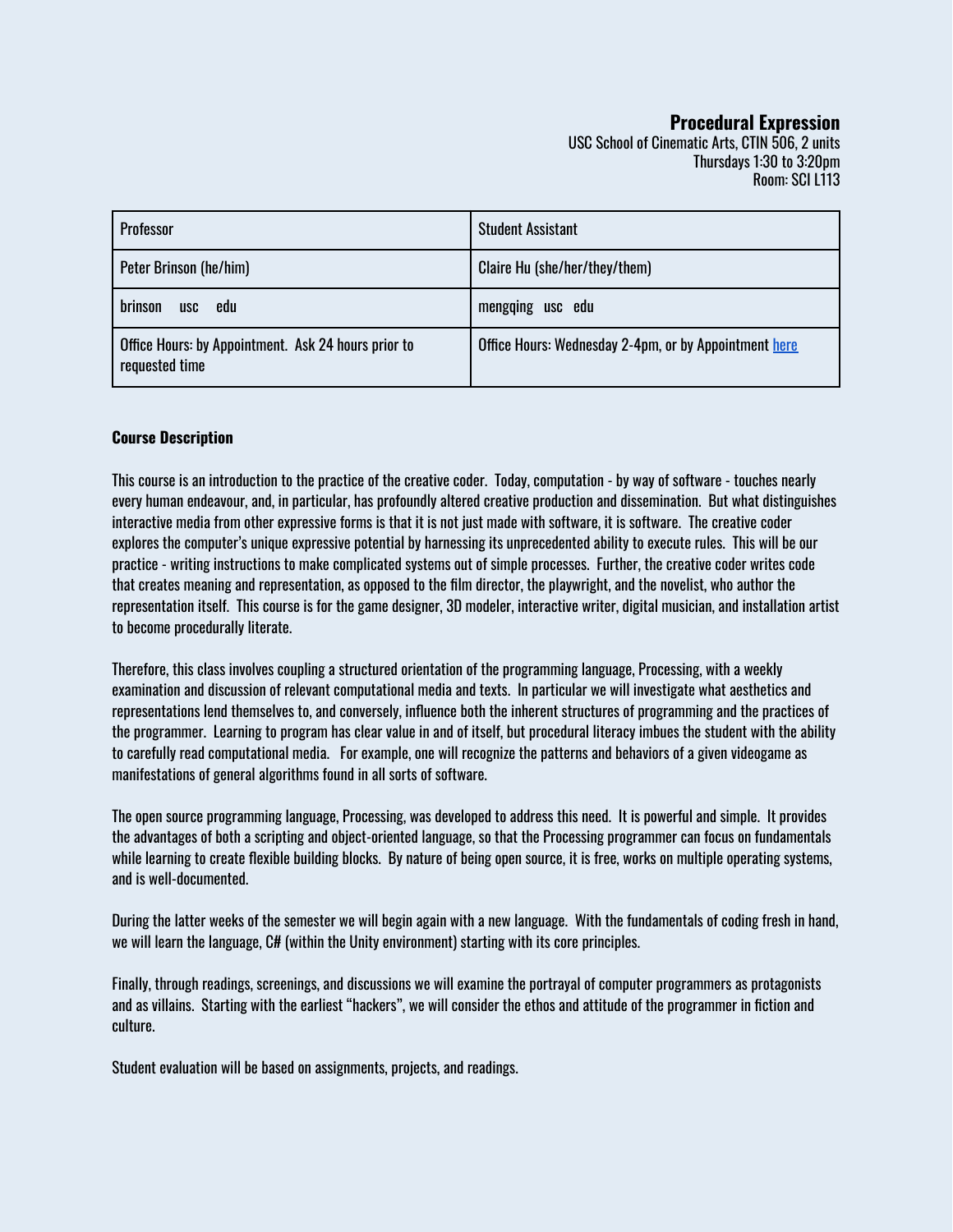# **Learning Objectives**

- Learn and practice the fundamentals of computer programming
- Map out an individualized plan for subsequent semesters what classes at USC that will further your computer programming interests
- Observe a shared interactive logic and aesthetics among software (especially media creation software) with an appreciation for code as language
- Articulate computational media theory through art and media examples
- Hone a critical eye and a literacy for digital media
- Study the cultural influence of the computer programmer in creative cultures and technology industries as well as fictional portrayals in media and literature
- Question systems of logic. Consider who were the early hackers and computer scientists in terms of power and privilege.
- Play and deconstruct video games with an interest in practicing above concepts

# **Evaluation of Student Performance**

| <b>Participation and Reading</b> |     |
|----------------------------------|-----|
| <b>Weekly Assignments</b>        | 160 |
| <b>Final Project</b>             | 20  |
| Total:                           | hoo |

### **Readings**

Learning Processing by Daniel Shiffman Life In Code by Ellen Ullman Expressive Processing by Noah Wardrip-Fruin The Ones Who Walk Away from Omelas by Ursula K. Le Guin Coders by Clive Thompson Algorithms of Oppression by Safiya Umoja Noble Making Games by Stefan Werning

### **Course Content**

Week 1, Aug 26 definitions of procedurality variables functions logical flow conditionals

Due - Install [Processing](https://processing.org/download/) 3.5

The [welcome](https://docs.google.com/forms/d/e/1FAIpQLSdw9oE_GAwiTtXxJG_9wwvn9C8ZDxRJRCRkMOY1ph8VcnPneA/viewform?usp=sf_link) survey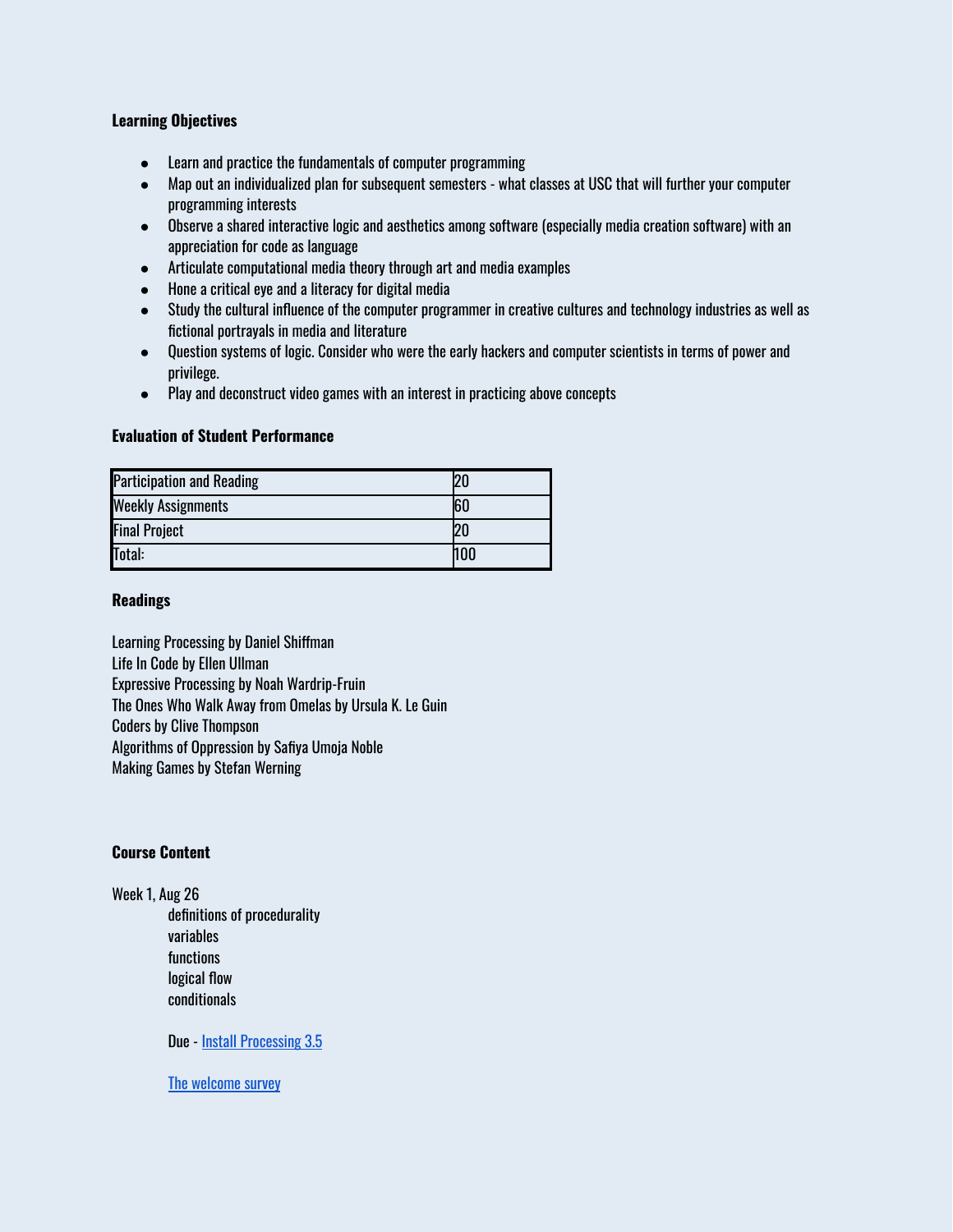### Week 2, Sept 2

- In class: Play Baba is You
- In class: Perforce (Download and [Install](https://www.perforce.com/downloads/helix-visual-client-p4v) P4V)

- For today - listen and be ready to discuss this podcast

Jia Tolentino on what happens when life is an endless [performance](https://cms.megaphone.fm/channel/theezrakleinshow?selected=VMP3258996441) (and then search in your browser - "Find" for "Jia")

- For today, watch: <https://vimeo.com/320333977>
- For today, watch: <https://vimeo.com/320334218>
- For today, watch: <https://vimeo.com/320334385>
- Due Make an avatar in Processing. (512x512)
- Due Install [Quixel](https://quixel.com/mixer) Mixer, Quixel [Bridge](https://quixel.com/bridge) and make an Epic account and log into Metahuman's website

### Week 3, Sept 9

- Read for today: Read Life In [Code](https://drive.google.com/drive/u/1/folders/1rxKhs2UpwYhrnVbrS1dgFXTUgri18GIU) by Ellen Ulman, Ch 1 (access with your USC account)
- In class: Play Slay the Spire and Crypt of the Necrodancer
- Due for grade Wednesday at 9pm

Add to this [template](https://docs.google.com/document/d/1q1fFUtuf5Jy0uMY5zebvu5i3HqRBNnKMXcgIJMpROO0/edit?usp=sharing) to make [this](https://vimeo.com/445029084). The line of circles has about a 1 of 4 chance to 'step-down' at any given moment. But notice that it never takes more than 1 step down in a row.

- Due for grade - 3D Doodle 1 (Metahuman)

#### Week 4, Sept 16

- Read for today (Download) Expressive [Processing](http://mitp-content-server.mit.edu:18180/books/content/sectbyfn?collid=books_pres_0&fn=9780262013437_sch_0001.pdf&id=7572) by Wardrip-Fruin (pp 1-21). If bad link, search the library.
- Due today think of 1 example of a Wardrip-Fruin effect (based on above reading).
- Due for grade Wednesday at 9pm. Study [this](http://peterbrinson.com/usc/Processing/loops2a/), in order to make this and this.
- Due for grade 3D Doodle 2 (Mixer)

### Week 5, Sept 23

- In class: Play Jazzpunk
- In clas: Models To Unity
- Due today: Install Unity Hub and Unity [2020.1](https://unity3d.com/get-unity/download)

#### Week 6, Sept 30 (In an attempt to avoid significant project due date overlap in <sup>506</sup> and 534, <sup>a</sup> lot is due this week)

- Due today, watch: <https://learn.unity.com/tutorial/create-your-first-unity-project#>

- Due today, watch:

<https://learn.unity.com/tutorial/exploring-the-editor-layout>

- Due for grade - Notice how loops augment [this](http://www.peterbrinson.com/usc/Processing/loops3a_done/web-export/), into this.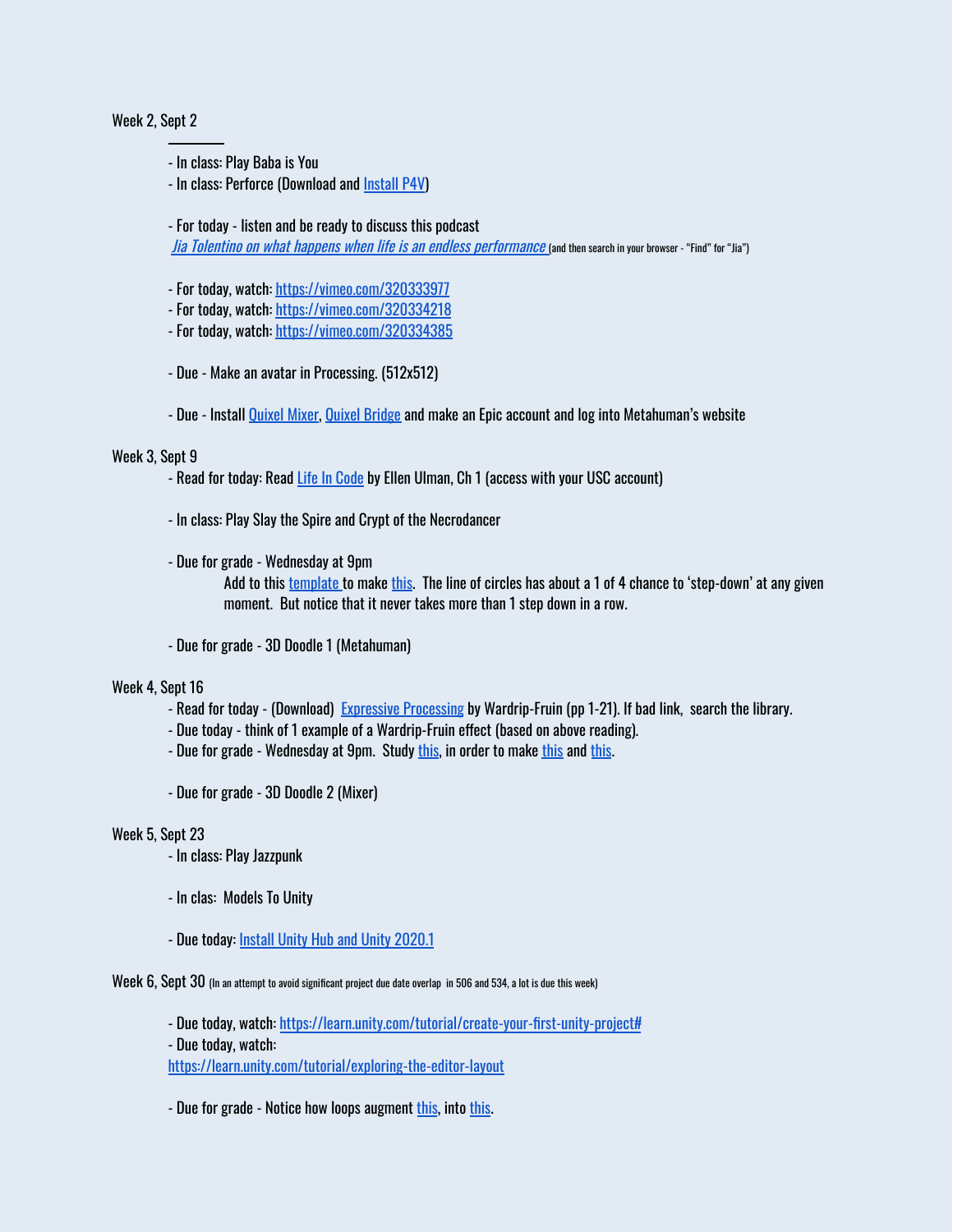- Due for grade - Make [this](http://www.peterbrinson.com/usc/Processing/loops4a/)

- How do we capture game image and sound to video? OBS?
- How do you typically edit video? If nothing, we'll try [DaVinci](https://www.blackmagicdesign.com/products/davinciresolve/).
- Read for today: The Ones Who Walk Away from [Omelas](https://drive.google.com/drive/u/1/folders/1rxKhs2UpwYhrnVbrS1dgFXTUgri18GIU) by Ursula K. Le Guin

### Week 7, Oct 7

- Due for grade: Meme-maker. Submit the zipped OSX and Windows build to Perforce, but ALSO, submit a walkthrough youtube video of the experience with you talking us through it. **[Examples](https://drive.google.com/drive/folders/1La8NkPE41v7Q39dO1hKDY6fYtCxAHPji?usp=sharing)** 

- Hint: How to *import [images](https://docs.unity3d.com/Manual/Sprites.html)* in order to make sprites\

- Due today, watch: <https://learn.unity.com/tutorial/scripts-as-behaviour-components#5c8924ededbc2a113b6bc373>
- Read for today: [Coders](https://drive.google.com/drive/u/1/folders/1rxKhs2UpwYhrnVbrS1dgFXTUgri18GIU) by Clive Thompson, Ch 2 (access with your USC account)

### Week 8, Oct 14

#### HOLIDAY, NO CLASS

### Week 9, Oct 21

- Build in Class: Bouncing Ball with Beautiful Background. Submit the zipped OSX and Windows build to Perforce, but ALSO, submit a walkthrough youtube video of the experience with you talking us through it. Submit the zipped OSX and Windows build to Perforce, but ALSO, submit a walkthrough youtube video of the experience with you talking us through it.

Learn about arrays. Yes, this is Processing, but he's a good teacher: <https://www.youtube.com/watch?v=VIQoUghHSxU>

#### Week 10, Oct 28

- Due for grade: Solar System Musical Magic. Submit the zipped OSX and Windows build to Perforce, but ALSO, submit a walkthrough youtube video of the experience with you talking us through it.

- Read for today: **Algorithms of [Oppression](https://drive.google.com/drive/u/1/folders/1rxKhs2UpwYhrnVbrS1dgFXTUgri18GIU)** by Safiya Umoja Noble, Ch 1 (access with your usc account)

#### Week 11, Nov 4

- Due for grade: Absurd Popcorn Arena. Submit the zipped OSX and Windows build to Perforce, but ALSO, submit a walkthrough youtube video of the experience with you talking us through it.

- [Listen](https://drive.google.com/drive/u/0/folders/1mHDtgE-6efulvwuOCWkwjSCyyBUWVEt0) to #1 for today. Be ready to argue why these songs are examples of the SimCity Effect. If you're inspired, you're welcome to listen to #2 and #3.

### Week 12, Nov 11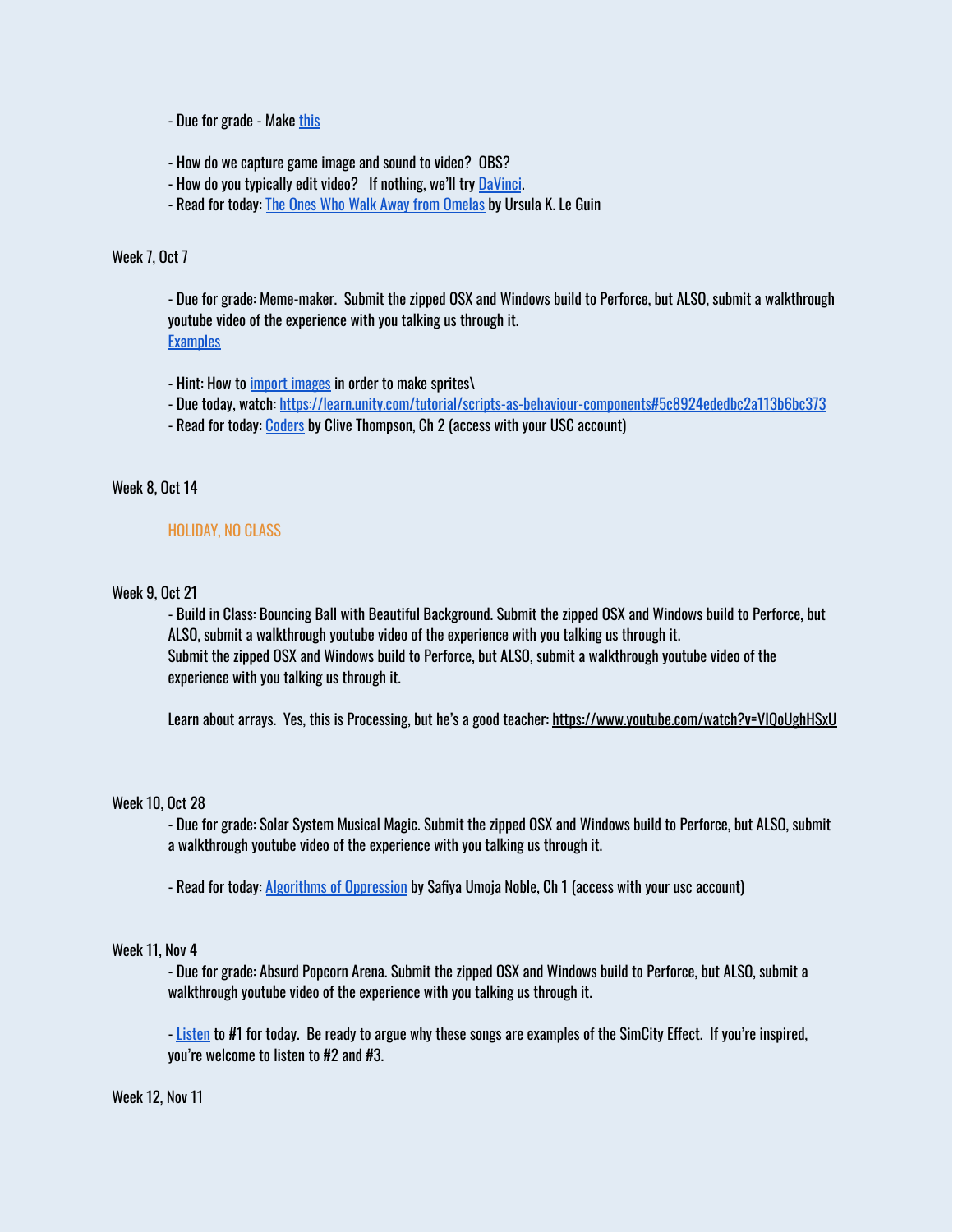- Read for today: Making Games (Ch 1) [link forthcoming]

- Due for grade: Mad Libs Therapy. Submit the zipped OSX and Windows build to Perforce, but ALSO, submit a walkthrough youtube video of the experience with you talking us through it. [Template](https://drive.google.com/drive/u/0/folders/1La8NkPE41v7Q39dO1hKDY6fYtCxAHPji) here.

#### Week 13, Nov 18

- Due for grade, Final Project, Alice in Wonderland Moment. It can realize characters from the book, but you should focus on an action, something that *happens* in the story. Submit the zipped OSX and Windows build to Perforce, but ALSO, submit a walkthrough youtube video of the experience with you talking us through it. \*OR\*

Design a space in which players are compelled to find the "weenie". As we discussed, the player will draw a strong initial impression that they can seek out this far away but visible structure. Along the way, they encounter sounds, sights, and/or text that details their journey. The player discovers the (simple) story of the world at the same time they experience their own story as they explore. You can study Disney's "spoke and wheel" world design for inspiration, but you are not expected to design a level of such size.

### Week 14, Nov 25

HOLIDAY, NO CLASS

### Week 15, Dec 2

- Read: What is Game [University](https://www.blog.radiator.debacle.us/2018/05/what-is-game-university-for.html) For? by Robert Yang - In class: Play Everything

### **Assignment Details**

### **Weekly Assignments**:

Students will typically have 1 or 2 assignments due every week, to be turned in through Perforce the night before class.

#### **Missing an Assignment Deadline, Incompletes:**

The only acceptable excuses for missing an assignment deadline or taking an incomplete course are personal illness or a family emergency. Students must inform the professor before the assignment due date and present verifiable evidence in order for a make-up to be scheduled. Students who wish to take incompletes must also present documentation of the problem to the instructor or teaching assistant before final grades are due. Incompletes are only available after the 12th week withdrawal deadline.

#### **Additional Information**

#### **Academic Conduct**

Plagiarism – presenting someone else's ideas as your own, either verbatim or recast in your own words – is a serious academic offense with serious consequences. Please familiarize yourself with the discussion of plagiarism in *SCampus* in Section 11, Behavior Violating University Standard[s](https://scampus.usc.edu/1100-behavior-violating-university-standards-and-appropriate-sanctions/)

[https://scampus.usc.edu/1100-behavior-violating-university-standards-and-appropriate-sanctions/.](https://scampus.usc.edu/1100-behavior-violating-university-standards-and-appropriate-sanctions/) Other forms of academic